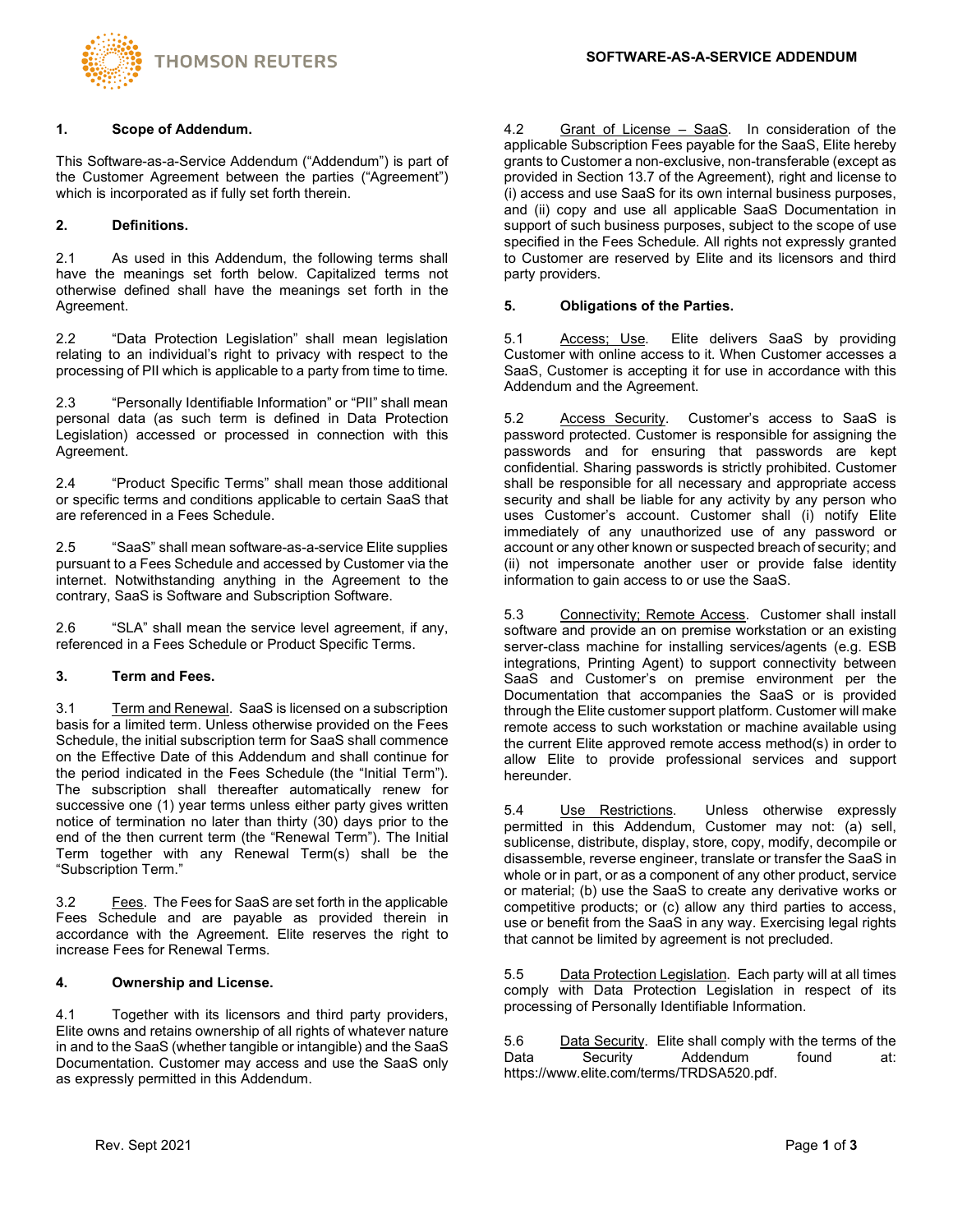

## **6. Warranty**

6.1 Limited Warranty. Notwithstanding Section 7 of the Agreement, Elite warrants that properly licensed SaaS (excluding Customizations) will conform to the Documentation for the applicable SaaS. This limited warranty applies for the duration of the Term but does not cover problems caused by Customer's failure to adhere to instructions, or that are caused by events beyond the reasonable control of Elite. Customer's only remedy in the event Elite breaches this limited warranty shall be the repair or replacement of the SaaS at no charge. The remedy in this Section 6.1 is Customer's exclusive remedy and is in lieu of all other legal or equitable remedies and all liabilities or obligations on the part of Elite for damages arising out of, relating to, or in connection with Elite's breach of the warranty set forth in this Section 6.1.

6.2 **DISCLAIMER. THE LIMITED WARRANTY IN SECTION 6.1 OF THIS ADDENDUM IS EXCLUSIVE TO SAAS AND IN LIEU OF ALL OTHER WARRANTIES IN THE AGREEMENT. ELITE MAKES NO WARRANTIES OF ANY KIND, EXPRESS, IMPLIED OR STATUTORY, WITH RESPECT TO THE SAAS INCLUDING, WITHOUT LIMITATION, ANY WARRANTY OF MERCHANTABILITY, NONINFRINGEMENT, OR FITNESS FOR A PARTICULAR PURPOSE. ELITE AND ITS LICENSORS DO NOT REPRESENT OR WARRANT THAT THE USE OF THE SAAS WILL BE SECURE, TIMELY, UNINTERRUPTED OR ERROR-FREE OR OPERATE IN COMBINATION WITH ANY OTHER HARDWARE, SOFTWARE, SYSTEM OR DATA. EXCEPT AS EXPRESSLY SET FORTH ABOVE, ALL CONDITIONS, REPRESENTATIONS AND WARRANTIES, WHETHER EXPRESS, IMPLIED, STATUTORY OR OTHERWISE ARE HEREBY DISCLAIMED TO THE MAXIMUM EXTENT PERMITTED BY APPLICABLE LAW BY ELITE AND ITS LICENSORS. THE SAAS MAY BE SUBJECT TO LOTHER PROBLEMS INHERENT IN THE USE OF THE INTERNET AND ELECTRONIC COMMUNICATIONS. RESPONSIBLE FOR ANY DELAYS, DELIVERY FAILURES OR OTHER DAMAGE RESULTING FROM SUCH PROBLEMS.**

#### **7. Limitation of Liability.**

7.1 Unlimited Liability. The limits on liability in Section 7.2 do not limit either party's liability for: (a) fraud, fraudulent misrepresentation, willful misconduct, or conduct that demonstrates reckless disregard for the rights of others; (b) negligence causing death or personal injury; (c) Elite's indemnification obligations related to third party infringement claims; (d) Elite's infringement of Customer's Intellectual Property Rights in the Customer Materials; (e) Customer's infringement of the Software or Documentation; or (f) Customer's liability to pay the Fees and any amounts Elite would have charged for use of the Software beyond applicable usage restrictions. Nothing in this Addendum limits liability that cannot be limited under law.

7.2 Liability Cap. Notwithstanding anything to the contrary expressed or implied in the Agreement, each party's aggregate liability to the other in any calendar year for damages (in contract, tort including negligence or otherwise) arising out of or in connection with this Addendum will not exceed the Fees payable by Customer to Elite for the applicable SaaS which forms the basis for the claim(s) during the 12 month period immediately preceding the incident (or the first incident in a series) giving rise to any claim for those damages.

## **8. Termination**.

8.1 External Triggers. Elite may, with notice ("Elite's Notice"), terminate a SaaS in whole or in part, or modify it or the terms on which it is provided, if all or part of that SaaS: (a) depends on an agreement between Elite or an Elite Affiliate and a third party, and that third party agreement or the third party's materials or other input is modified or terminated; (b) becomes illegal or contrary to any law, regulation, guideline or request of any regulatory authority; or (c) becomes subject to a claim or potential claim that it infringes or violates the rights of any third party. Elite will endeavor to provide Customer with reasonable prior notice of any such termination or modification but may not be able to do so if the triggering event is under the control of a third party. The effective date of the termination or modification as indicated on Elite's Notice is the "Change Date". If a partial termination or modification in accordance with this clause 8.1 fundamentally and detrimentally changes the nature of or the rights granted in the SaaS, Customer may terminate the affected SaaS by providing Elite with notice no later than thirty (30) days after the date of Elite's Notice.

8.2. Obsolescence. Elite may obsolete: (a) a prior version of a Service with reasonable prior notice following the general availability of an Update (whether designated with the same SaaS name or not), and (b) any SaaS as a whole on at least six (6) months' prior notice. Elite will have no obligation to provide or support obsolete SaaS or versions of SaaS at the end of such notice periods. In the case of a version obsolescence described in (a), the term of the affected SaaS will continue unless, where the new version is subject to additional Fees, Customer may terminate the SaaS by providing Elite with thirty (30) days' notice after the date of Elite's notice. In the case of SaaS obsolescence described in (b), the SaaS will terminate.

8.3. Suspension. Elite may suspend, upon notice, all or part of a SaaS and Customer's rights in relation to that SaaS if: (a) Elite has the right to terminate the SaaS in accordance with sections 8.4 (Termination for Breach) or 8.5 (Termination for Insolvency) of this Addendum; (b) Elite is required to do so by a third party provider affected by a breach of the Agreement or this Addendum; (c) Elite is required to do so by law or regulation or at the request of any relevant regulatory authority; or (d) in order to protect Elite's or its Affiliates' systems and security. Any such suspension may continue until Elite is satisfied that the condition is remedied. Customer is still required to pay the Charges during any period of suspension permitted by (a) or (b) above.

8.4. Termination for Breach. Either party may terminate this Addendum, upon notice, if the other party materially breaches the Agreement in connection with SaaS licensed pursuant to this Addendum or this Addendum and the breach (a) remains unremedied thirty (90) days after the date the breaching party receives a notice from the other party describing the breach and requiring it to be cured, or (b) is incapable of being cured.